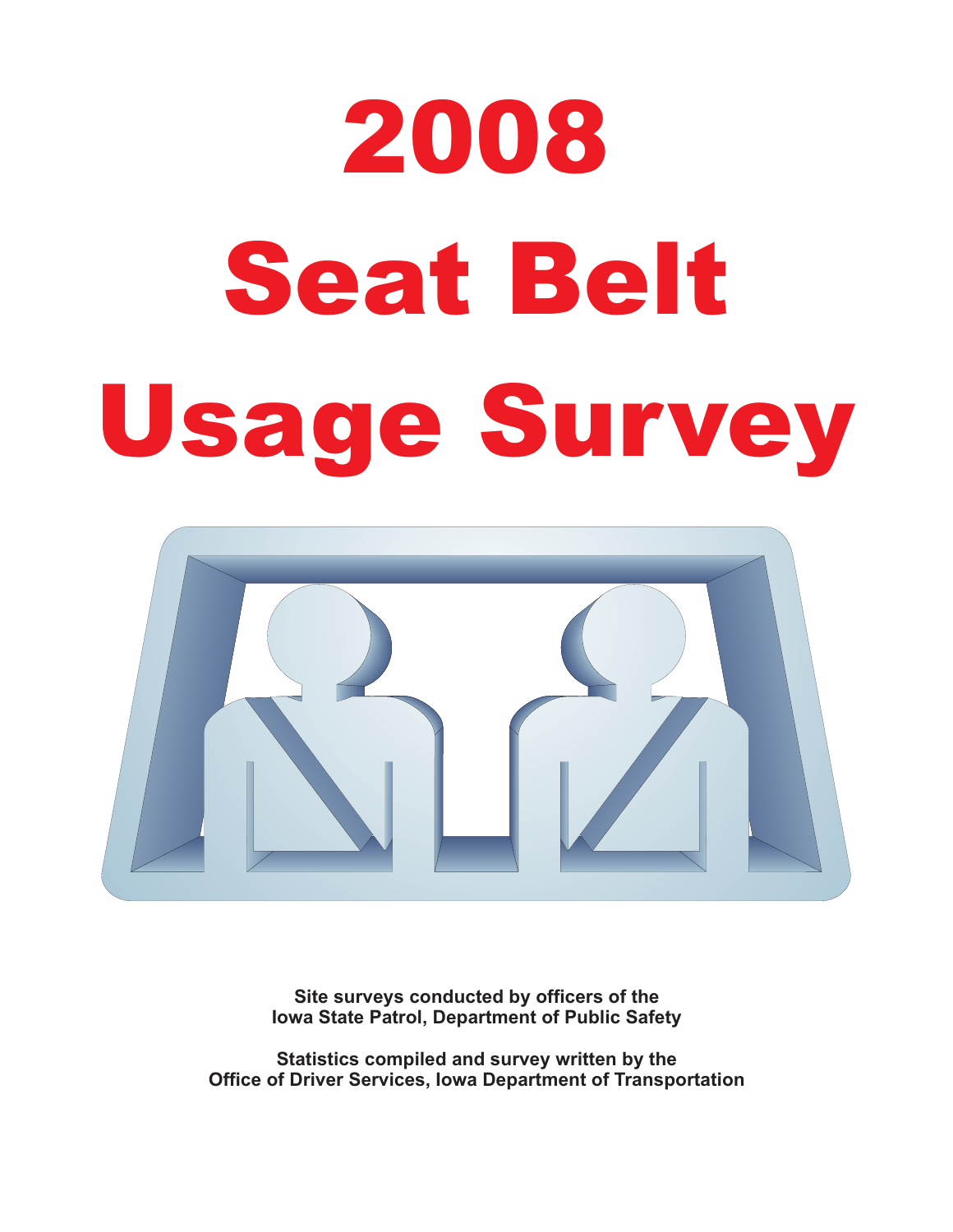## 2008 Seat Belt Usage Survey List of Charts

| 1.  |  |
|-----|--|
| 2.  |  |
| 3.  |  |
| 4.  |  |
| 5.  |  |
| 6.  |  |
| 7.  |  |
| 8.  |  |
| 9.  |  |
| 10. |  |
| 11. |  |
| 12. |  |
| 13. |  |
| 14. |  |
| 15. |  |
| 16. |  |
| 17. |  |
| 18. |  |
| 19. |  |
| 20. |  |
| 21. |  |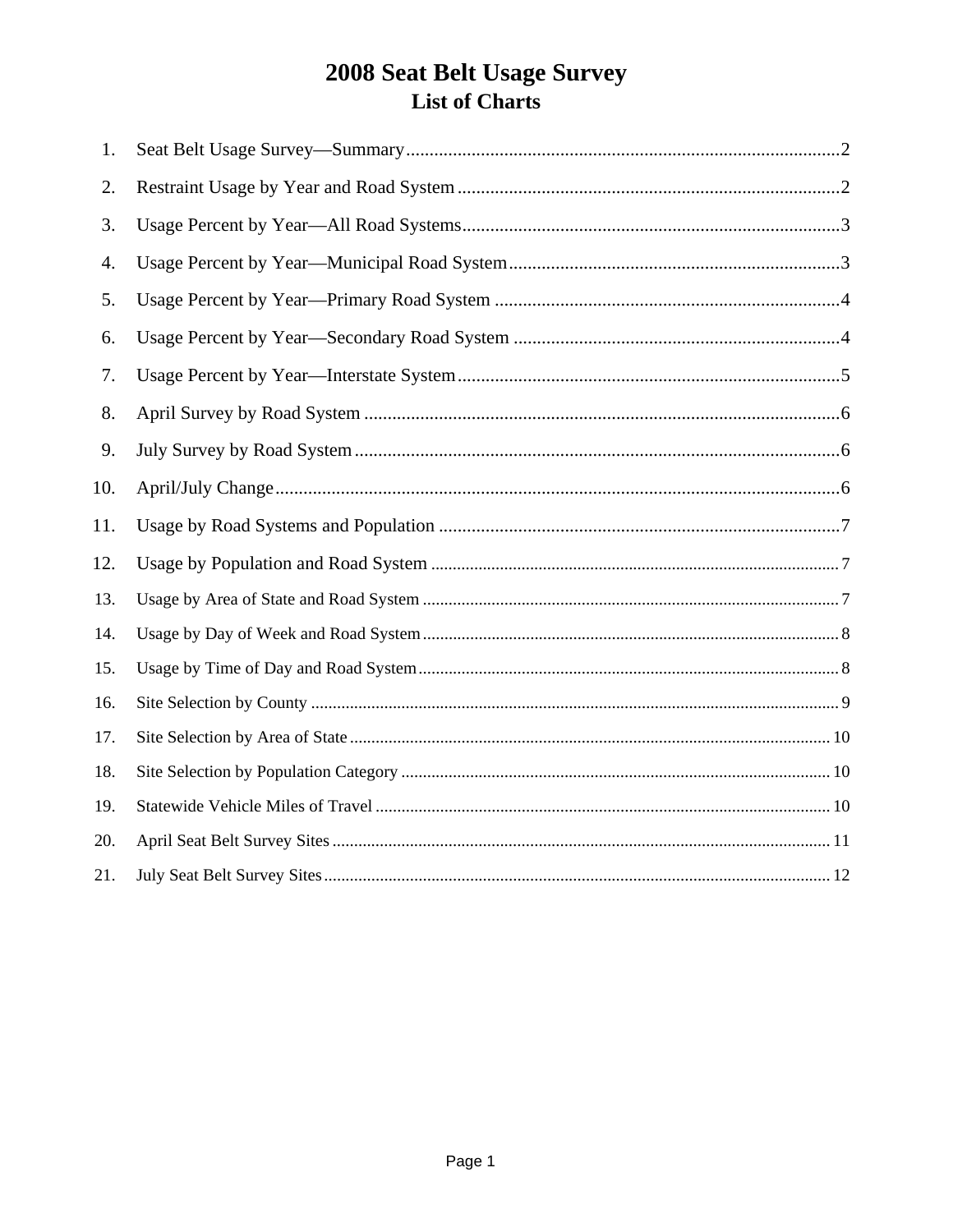### **2010 Sat Belt Usage Survey 2008 Seat Belt Usage Survey**

**Chart 1 2008 Seat Belt Usage Survey--Summary**

| <b>Road System</b>     | April Usage     |             |            |                 | Change      |            |       |
|------------------------|-----------------|-------------|------------|-----------------|-------------|------------|-------|
|                        | <b>Observed</b> | <b>Used</b> | Percentage | <b>Observed</b> | <b>Used</b> | Percentage |       |
| <b>Statewide Total</b> | 12.155          | 10.942      | 90.67%     | 12.612          | 11.665      | 92.92%     | 2.25% |
| <b>Municipal</b>       | 5.081           | 4.534       | 89.23%     | 5.019           | 4.583       | 91.31%     | 2.08% |
| Primary                | 4.695           | 4.215       | 89.78%     | 4.830           | 4.505       | 93.27%     | 3.49% |
| Secondary              | 917             | 847         | 92.37%     | 915             | 866         | 94.64%     | 2.28% |
| <b>Interstate</b>      | 1.462           | 1.346       | 92.07%     | 1.848           | 1.711       | 92.59%     | 0.52% |

**Est imat ed st at ewide t ot al A pril survey usage weight ed by vehicles miles of t ravel and 9 5% conf idence int ervals f or t he est imat ed variance are +/ - 0 .19 %** Estimated statewide total July survey usage weighted by vehicles miles of travel and 95% confidence intervals for the estimated variance are +/- 0.14%

| Resuming oxyge by Tear and Road Oystem |     |                     |         |                             |     |  |  |  |  |
|----------------------------------------|-----|---------------------|---------|-----------------------------|-----|--|--|--|--|
| Survey                                 |     | Statewide Municipal | Primary | <b>Secondary Interstate</b> |     |  |  |  |  |
| 06/86                                  | 27% | 20%                 | 27%     | 24%                         | 43% |  |  |  |  |
| 09/86                                  | 46% | 34%                 | 48%     | 42%                         | 62% |  |  |  |  |
| 04/87                                  | 63% | 54%                 | 65%     | 64%                         | 69% |  |  |  |  |
| 09/87                                  | 56% | 48%                 | 56%     | 55%                         | 67% |  |  |  |  |
| 09/88                                  | 55% | 46%                 | 55%     | 52%                         | 69% |  |  |  |  |
| 09/89                                  | 59% | 49%                 | 56%     | 61%                         | 72% |  |  |  |  |
| 09/90                                  | 61% | 49%                 | 60%     | 61%                         | 76% |  |  |  |  |
| 09/91                                  | 68% | 64%                 | 64%     | 64%                         | 79% |  |  |  |  |
| 09/92                                  | 71% | 62%                 | 69%     | 71%                         | 83% |  |  |  |  |
| 09/93                                  | 73% | 59%                 | 73%     | 71%                         | 80% |  |  |  |  |
| 09/94                                  | 73% | 63%                 | 72%     | 72%                         | 82% |  |  |  |  |
| 09/95                                  | 75% | 65%                 | 75%     | 76%                         | 85% |  |  |  |  |
| 09/96                                  | 75% | 69%                 | 74%     | 71%                         | 85% |  |  |  |  |
| 11/97                                  | 75% | 69%                 | 74%     | 71%                         | 85% |  |  |  |  |
| 10/98                                  | 77% | 70%                 | 76%     | 79%                         | 84% |  |  |  |  |
| 10/99                                  | 78% | 72%                 | 78%     | 80%                         | 84% |  |  |  |  |
| 10/00                                  | 78% | 73%                 | 79%     | 77%                         | 82% |  |  |  |  |
| 10/01                                  | 81% | 76%                 | 83%     | 83%                         | 81% |  |  |  |  |
| 09/02                                  | 82% | 79%                 | 83%     | 87%                         | 81% |  |  |  |  |
| 03/03                                  | 82% | 78%                 | 86%     | 81%                         | 82% |  |  |  |  |
| 07/03                                  | 86% | 82%                 | 88%     | 83%                         | 90% |  |  |  |  |
| 04/04                                  | 84% | 79%                 | 84%     | 88%                         | 84% |  |  |  |  |
| 07/04                                  | 86% | 84%                 | 87%     | 86%                         | 88% |  |  |  |  |
| 04/05                                  | 85% | 78%                 | 87%     | 89%                         | 85% |  |  |  |  |
| 07/05                                  | 86% | 81%                 | 86%     | 87%                         | 88% |  |  |  |  |
| 04/06                                  | 89% | 87%                 | 89%     | 90%                         | 90% |  |  |  |  |
| 07/06                                  | 89% | 84%                 | 89%     | 90%                         | 92% |  |  |  |  |
| 07/07                                  | 92% | 91%                 | 92%     | 92%                         | 94% |  |  |  |  |

**Chart 2 Restraint Usage by Year and Road System**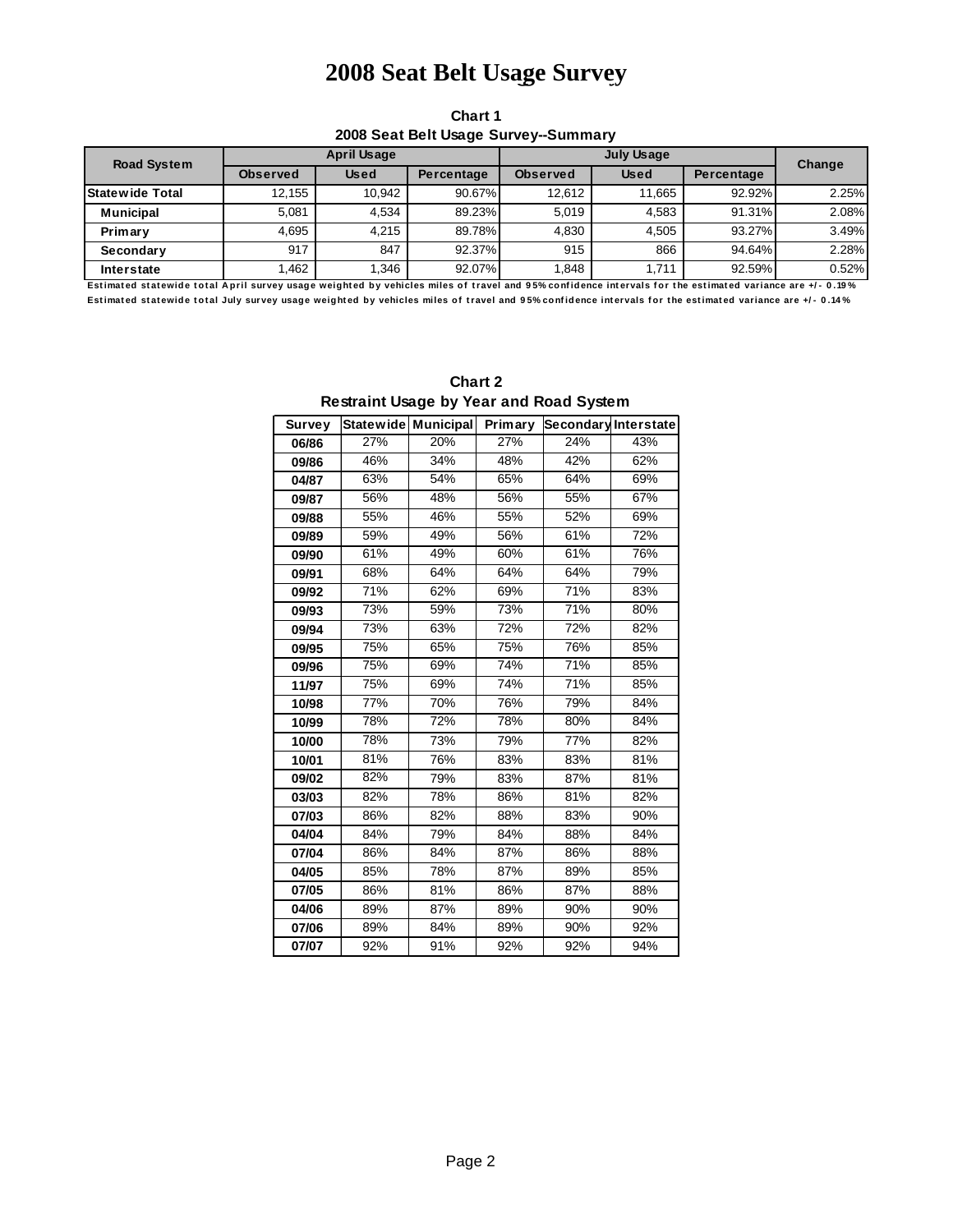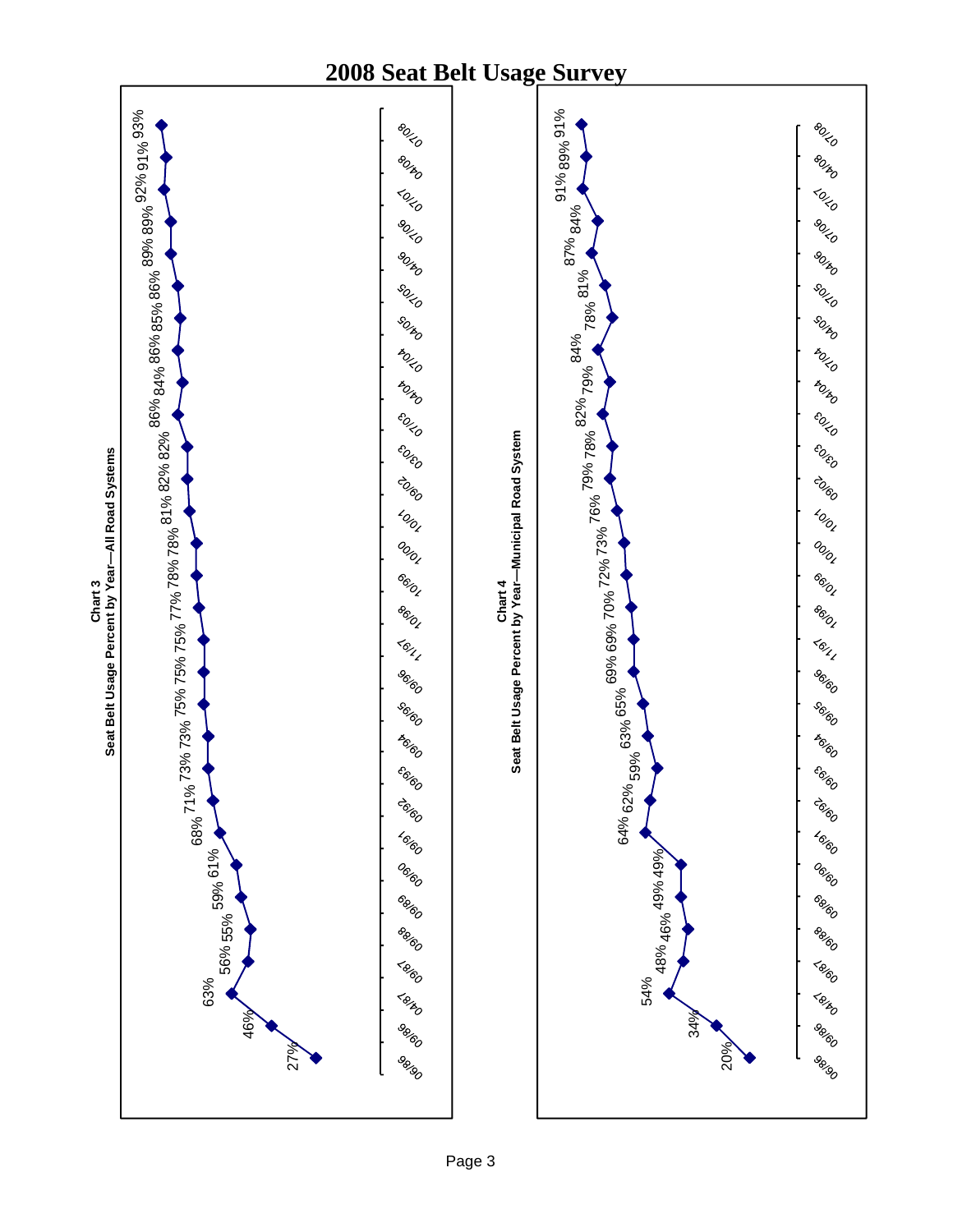

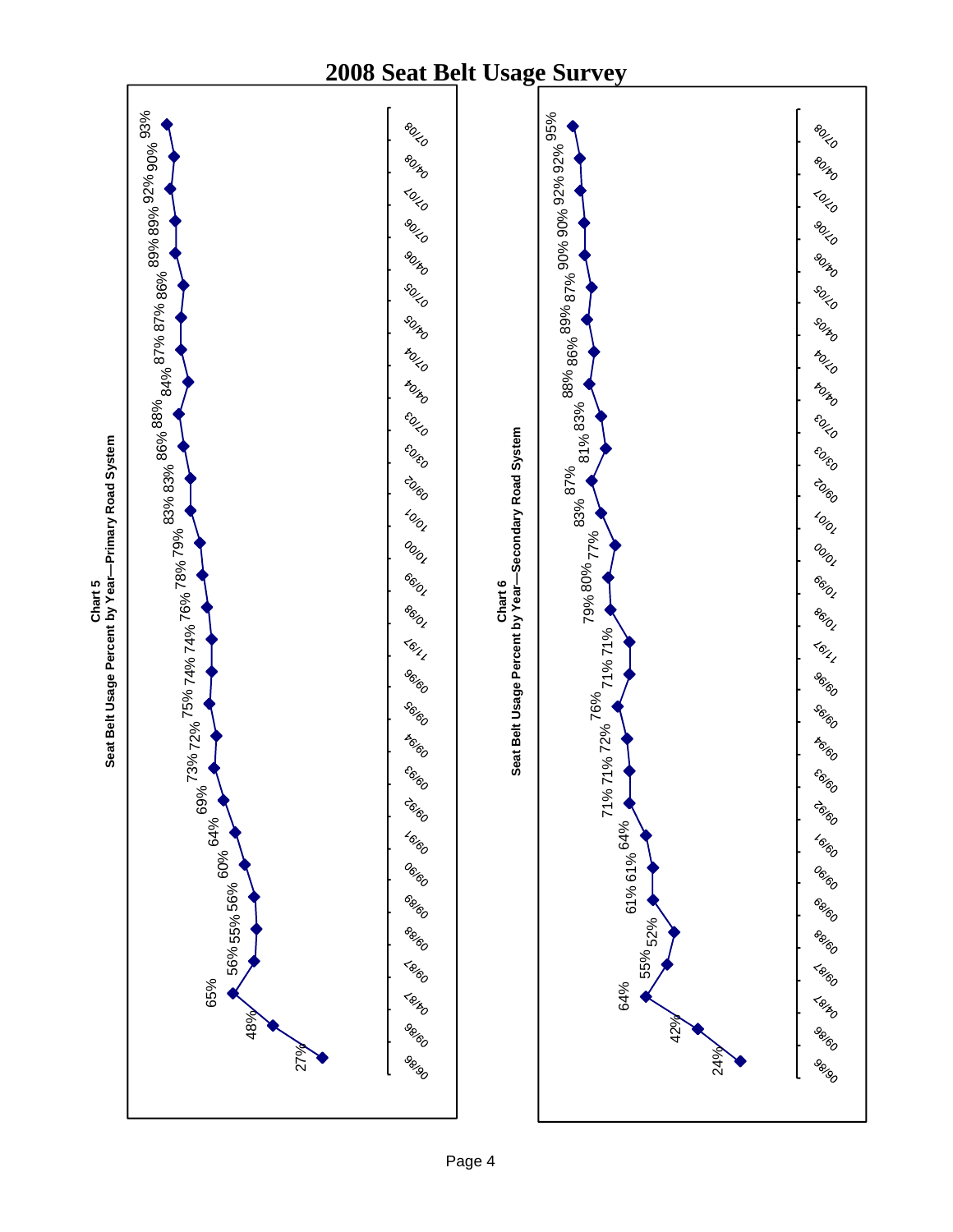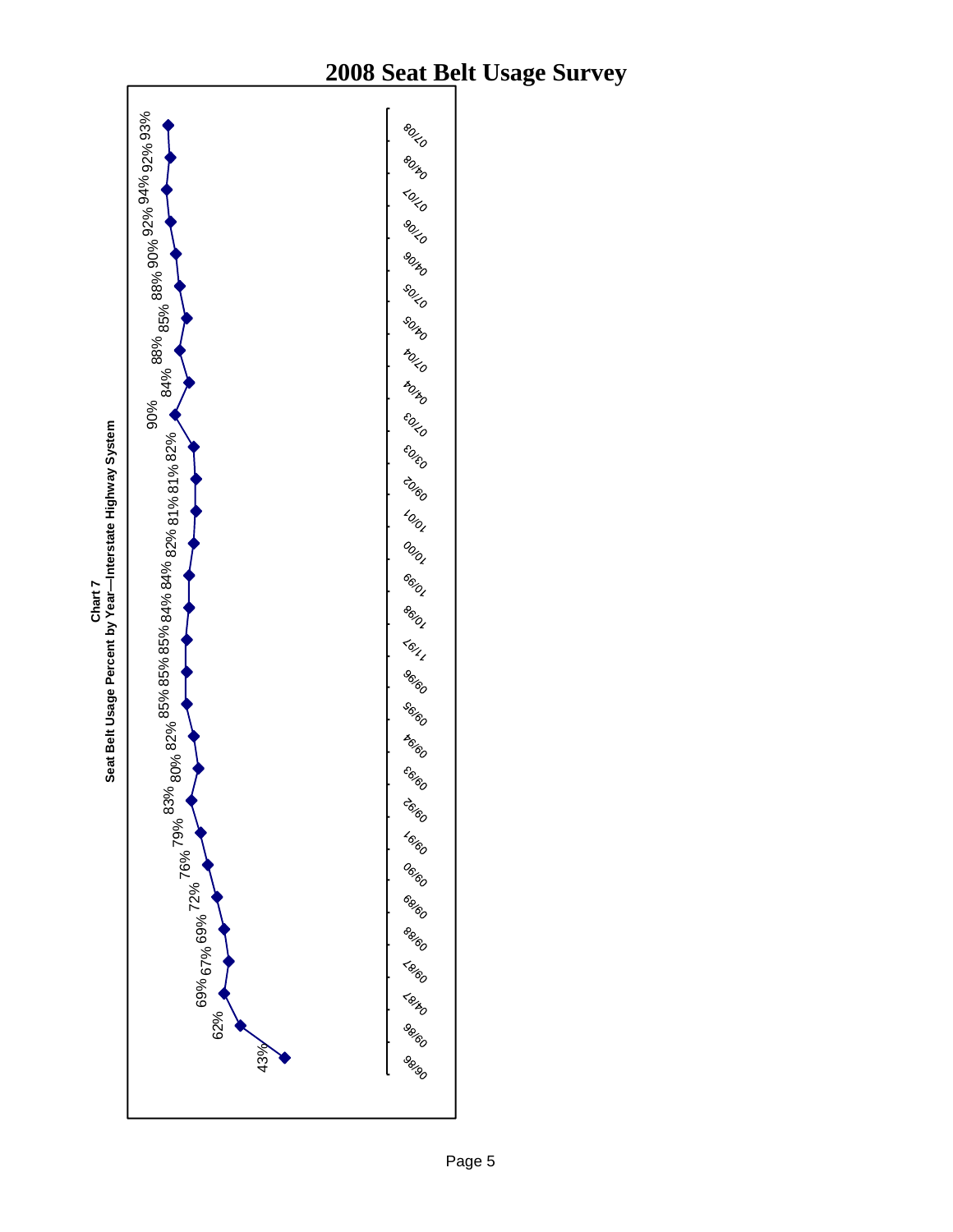**Chart 8 April Survey by Road System**

|                    | <b>Drivers</b> |       |                 |                   |                |      |        |  |  |
|--------------------|----------------|-------|-----------------|-------------------|----------------|------|--------|--|--|
| <b>Road System</b> | <b>Belt</b>    |       | <b>None</b>     |                   | <b>Unknown</b> |      | Total  |  |  |
|                    | #              | %     | #               | %                 | #              | %    | #      |  |  |
| <b>Municipal</b>   | 3,603          | 87.5% | 397             | 9.6%              | 117            | 2.8% | 4,117  |  |  |
| Primary            | 3,341          | 87.9% | 358             | 9.4%              | 104            | 2.7% | 3,803  |  |  |
| Secondary          | 654            | 90.3% | 53              | 7.3%              | 17             | 2.3% | 724    |  |  |
| Interstate         | 1,041          | 90.4% | 79              | 6.9%              | 32             | 2.8% | 1,152  |  |  |
| Total              | 8,639          | 88.2% | 887             | 9.1%              | 270            | 2.8% | 9,796  |  |  |
|                    |                |       |                 | <b>Passengers</b> |                |      |        |  |  |
| <b>Municipal</b>   | 931            | 82.6% | 150             | 13.3%             | 46             | 4.1% | 1,127  |  |  |
| Primary            | 874            | 84.8% | 122             | 11.8%             | 35             | 3.4% | 1,031  |  |  |
| Secondary          | 193            | 90.2% | 17              | 7.9%              | 4              | 1.9% | 214    |  |  |
| Interstate         | 305            | 86.9% | $\overline{37}$ | 10.5%             | 9              | 2.6% | 351    |  |  |
| Total              | 2,303          | 84.6% | 326             | 12.0%             | 94             | 3.5% | 2,723  |  |  |
|                    |                |       |                 | <b>Total</b>      |                |      |        |  |  |
| <b>Municipal</b>   | 4,534          | 86.5% | 547             | 10.4%             | 163            | 3.1% | 5,244  |  |  |
| Primary            | 4,215          | 87.2% | 480             | 9.9%              | 139            | 2.9% | 4,834  |  |  |
| Secondary          | 847            | 90.3% | 70              | 7.5%              | 21             | 2.2% | 938    |  |  |
| Interstate         | 1,346          | 89.6% | 116             | 7.7%              | 41             | 2.7% | 1,503  |  |  |
| Total              | 10,942         | 87.4% | 1,213           | 9.7%              | 364            | 2.9% | 12,519 |  |  |

#### **Chart 9**

**July Survey by Road System**

|                    | <b>Drivers</b> |       |             |                   |                |      |        |  |  |
|--------------------|----------------|-------|-------------|-------------------|----------------|------|--------|--|--|
| <b>Road System</b> | <b>Belt</b>    |       | <b>None</b> |                   | <b>Unknown</b> |      | Total  |  |  |
|                    | #              | %     | #           | %                 | #              | %    | #      |  |  |
| <b>Municipal</b>   | 3,642          | 89.8% | 313         | 7.7%              | 102            | 2.5% | 4,057  |  |  |
| Primary            | 3,477          | 91.0% | 256         | 6.7%              | 87             | 2.3% | 3,820  |  |  |
| Secondary          | 668            | 92.5% | 40          | 5.5%              | 14             | 1.9% | 722    |  |  |
| Interstate         | 1,294          | 89.6% | 99          | 6.9%              | 52             | 3.6% | 1,445  |  |  |
| <b>Total</b>       | 9,081          | 90.4% | 708         | 7.0%              | 255            | 2.5% | 10,044 |  |  |
|                    |                |       |             | <b>Passengers</b> |                |      |        |  |  |
| <b>Municipal</b>   | 941            | 86.6% | 123         | 11.3%             | 23             | 2.1% | 1,087  |  |  |
| Primary            | 1,028          | 91.7% | 69          | 6.2%              | 24             | 2.1% | 1,121  |  |  |
| Secondary          | 198            | 94.7% | 9           | 4.3%              | 2              | 1.0% | 209    |  |  |
| Interstate         | 417            | 87.6% | 38          | 8.0%              | 21             | 4.4% | 476    |  |  |
| <b>Total</b>       | 2,584          | 89.3% | 239         | 8.3%              | 70             | 2.4% | 2,893  |  |  |
|                    |                |       |             | <b>Total</b>      |                |      |        |  |  |
| Municipal          | 4,583          | 89.1% | 436         | 8.5%              | 125            | 2.4% | 5,144  |  |  |
| Primary            | 4,505          | 91.2% | 325         | 6.6%              | 111            | 2.2% | 4,941  |  |  |
| Secondary          | 866            | 93.0% | 49          | 5.3%              | 16             | 1.7% | 931    |  |  |
| Interstate         | 1,711          | 89.1% | 137         | 7.1%              | 73             | 3.8% | 1,921  |  |  |
| Total              | 11,665         | 90.2% | 947         | 7.3%              | 325            | 2.5% | 12,937 |  |  |

#### **Chart 10 April/July Change**

|                    |             |         |             | <b>Drivers</b>    |                |               |        |
|--------------------|-------------|---------|-------------|-------------------|----------------|---------------|--------|
| <b>Road System</b> | <b>Belt</b> |         | <b>None</b> |                   | <b>Unknown</b> |               | Total  |
|                    | #           | %       | #           | %                 | #              | $\frac{9}{6}$ | #      |
| <b>Municipal</b>   | 39          | 2.3%    | $-84$       | $-1.9%$           | $-15$          | $-0.3%$       | -60    |
| Primary            | 136         | 3.2%    | $-102$      | $-2.7%$           | $-17$          | $-0.5%$       | 17     |
| Secondary          | 14          | 2.2%    | $-13$       | $-1.8%$           | $-3$           | $-0.4%$       | $-2$   |
| <b>Interstate</b>  | 253         | $-0.8%$ | 20          | 0.0%              | 20             | 0.8%          | 293    |
| Total              | 442         | 2.2%    | $-179$      | $-2.0%$           | $-15$          | $-0.2%$       | 248    |
|                    |             |         |             | <b>Passengers</b> |                |               |        |
| <b>Municipal</b>   | 10          | 4.0%    | $-27$       | $-2.0%$           | $-23$          | $-2.0%$       | $-40$  |
| Primary            | 154         | 6.9%    | $-53$       | $-5.7%$           | $-11$          | $-1.3%$       | 90     |
| Secondary          | 5           | 4.5%    | -8          | $-3.6%$           | $-2$           | $-0.9%$       | $-5$   |
| Interstate         | 112         | 0.7%    |             | $-2.6%$           | 12             | 1.8%          | 125    |
| Total              | 281         | 4.7%    | $-87$       | $-3.7%$           | $-24$          | $-1.0%$       | 170    |
|                    |             |         |             | <b>Total</b>      |                |               |        |
| <b>Municipal</b>   | 49          | 2.6%    | $-111$      | $-2.0%$           | $-38$          | $-0.7%$       | $-100$ |
| Primary            | 290         | 4.0%    | $-155$      | $-3.4%$           | $-28$          | $-0.6%$       | 107    |
| Secondary          | 19          | 2.7%    | $-21$       | $-2.2%$           | $-5$           | $-0.5%$       | $-7$   |
| Interstate         | 365         | $-0.5%$ | 21          | $-0.6%$           | 32             | 1.1%          | 418    |
| Total              | 723         | 2.8%    | $-266$      | $-2.4%$           | $-39$          | $-0.4%$       | 418    |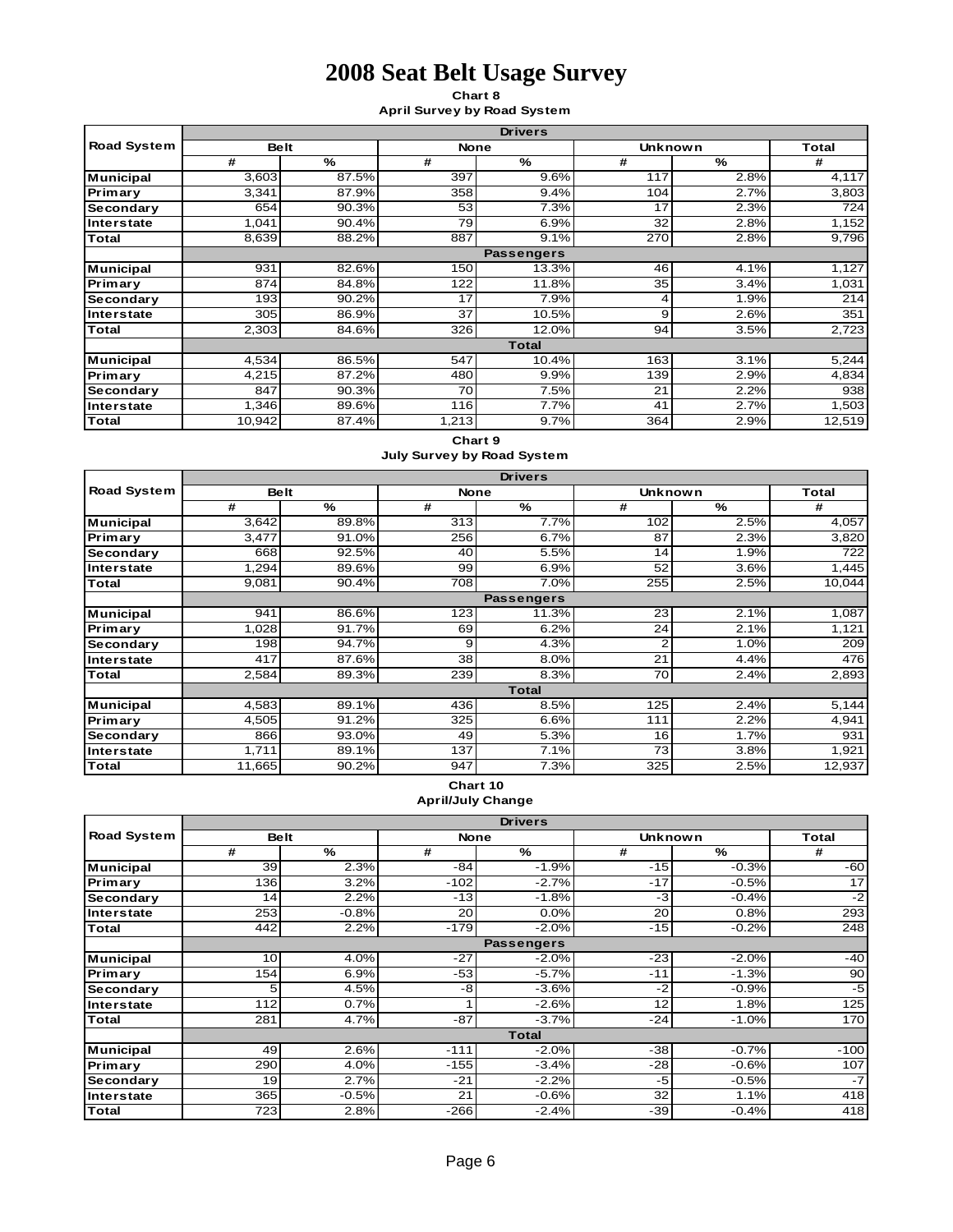|                                               | Chart 11            |        |              |        |        |  |  |  |
|-----------------------------------------------|---------------------|--------|--------------|--------|--------|--|--|--|
| Seat Belt Usage by Road System and Population |                     |        |              |        |        |  |  |  |
|                                               | Population and      |        | <b>Usage</b> |        |        |  |  |  |
|                                               | <b>Road System</b>  |        | April        | July   |        |  |  |  |
| A                                             | Over 200,000        | 1,287  | 89.13%       | 1,939  | 92.20% |  |  |  |
|                                               | <b>Municipal</b>    | 395    | 89.98%       | 844    | 91.44% |  |  |  |
|                                               | Primary             | 562    | 90.65%       | 500    | 93.46% |  |  |  |
|                                               | Secondary           | 29     | 87.88%       | 25     | 92.59% |  |  |  |
|                                               | <b>Interstate</b>   | 301    | 85.51%       | 570    | 92.23% |  |  |  |
| в                                             | 150,000 TO 199,999  | 2.875  | 94.88%       | 2.998  | 95.57% |  |  |  |
|                                               | <b>Municipal</b>    | 1,291  | 94.65%       | 1,187  | 94.43% |  |  |  |
|                                               | Primary             | 831    | 94.22%       | 957    | 95.60% |  |  |  |
|                                               | Secondary           | 320    | 95.24%       | 283    | 96.59% |  |  |  |
|                                               | <b>Interstate</b>   | 433    | 96.65%       | 571    | 97.44% |  |  |  |
| C                                             | 75,000 TO 149,999   | 1,688  | 88.15%       | 1,431  | 89.89% |  |  |  |
|                                               | <b>Municipal</b>    | 647    | 89.12%       | 487    | 90.52% |  |  |  |
|                                               | Primary             | 575    | 85.44%       | 489    | 88.91% |  |  |  |
|                                               | Secondary           | 75     | 84.27%       | 90     | 94.74% |  |  |  |
|                                               | <b>Interstate</b>   | 391    | 91.57%       | 365    | 89.24% |  |  |  |
| D                                             | 25,000 TO 74,999    | 2.033  | 86.77%       | 1.820  | 91.60% |  |  |  |
|                                               | <b>Municipal</b>    | 958    | 82.44%       | 580    | 87.22% |  |  |  |
|                                               | Primary             | 782    | 90.72%       | 1,009  | 95.46% |  |  |  |
|                                               | Secondary           | 197    | 90.78%       | 147    | 90.18% |  |  |  |
|                                               | <b>Interstate</b>   | 96     | 94.12%       | 84     | 82.35% |  |  |  |
| Е                                             | <b>Under 25,000</b> | 3,059  | 89.37%       | 3.477  | 91.67% |  |  |  |
|                                               | <b>Municipal</b>    | 1,243  | 89.42%       | 1,485  | 90.77% |  |  |  |
|                                               | Primary             | 1,465  | 88.36%       | 1.550  | 91.88% |  |  |  |
|                                               | Secondary           | 226    | 93.39%       | 321    | 95.25% |  |  |  |
|                                               | <b>Interstate</b>   | 125    | 93.98%       | 121    | 90.98% |  |  |  |
| <b>Total</b>                                  |                     | 10.942 | 90.02%       | 11.665 | 92.49% |  |  |  |
|                                               | <b>Municipal</b>    | 4,534  | 89.23%       | 4,583  | 91.31% |  |  |  |
|                                               | Primary             | 4,215  | 89.78%       | 4,505  | 93.27% |  |  |  |
|                                               | Secondary           | 847    | 92.37%       | 866    | 94.64% |  |  |  |
|                                               | <b>Interstate</b>   | 1,346  | 92.07%       | 1,711  | 92.59% |  |  |  |

| $\mathbf{r}$ $\mathbf{r}$ $\mathbf{r}$ $\mathbf{r}$<br>Chart 12 |        |         |        |         |  |  |  |
|-----------------------------------------------------------------|--------|---------|--------|---------|--|--|--|
| Seat Belt Usage by Population and Road System                   |        |         |        |         |  |  |  |
| <b>Population and</b>                                           |        | Usage   |        |         |  |  |  |
| <b>Road System</b>                                              |        | April   |        | July    |  |  |  |
| <b>Municipal</b>                                                | 4,438  | 126.44% | 4,556  | 135.88% |  |  |  |
| Over 200,000                                                    | 477    | 89.16%  | 724    | 90.16%  |  |  |  |
| 150,000 to 199.999                                              | 1,291  | 94.65%  | 1,187  | 94.43%  |  |  |  |
| 75,000 to 149,999                                               | 647    | 89.12%  | 487    | 90.52%  |  |  |  |
| 25,000 to 74,999                                                | 780    | 88.14%  | 673    | 89.14%  |  |  |  |
| <b>Under 25,000</b>                                             | 1,243  | 89.42%  | 1,485  | 90.77%  |  |  |  |
| Primary                                                         | 4,055  | 89.79%  | 4,417  | 93.44%  |  |  |  |
| Over 200,000                                                    | 360    | 90.91%  | 371    | 95.87%  |  |  |  |
| 150,000 to 199,999                                              | 831    | 94.22%  | 957    | 95.60%  |  |  |  |
| 75,000 to 149,999                                               | 575    | 85.44%  | 489    | 88.91%  |  |  |  |
| 25,000 to 74,999                                                | 824    | 90.85%  | 1,050  | 95.28%  |  |  |  |
| <b>Under 25,000</b>                                             | 1,465  | 88.36%  | 1,550  | 91.88%  |  |  |  |
| Secondary                                                       | 1.103  | 86.37%  | 981    | 93.61%  |  |  |  |
| Over 200,000                                                    | 327    | 74.66%  | 181    | 88.29%  |  |  |  |
| 150,000 to 199,999                                              | 320    | 95.24%  | 283    | 96.59%  |  |  |  |
| 75,000 to 149,999                                               | 75     | 84.27%  | 90     | 94.74%  |  |  |  |
| 25,000 to 74,999                                                | 155    | 90.12%  | 106    | 89.83%  |  |  |  |
| <b>Under 25,000</b>                                             | 226    | 93.39%  | 321    | 95.25%  |  |  |  |
| <b>Interstate</b>                                               | 1,346  | 92.07%  | 1,711  | 92.59%  |  |  |  |
| Over 200,000                                                    | 301    | 85.51%  | 570    | 92.23%  |  |  |  |
| 150,000 to 199,999                                              | 433    | 96.65%  | 571    | 97.44%  |  |  |  |
| 75,000 to 149,999                                               | 391    | 91.57%  | 365    | 89.24%  |  |  |  |
| 25,000 to 74,999                                                | 96     | 94.12%  | 84     | 82.35%  |  |  |  |
| <b>Under 25,000</b>                                             | 125    | 93.98%  | 121    | 90.98%  |  |  |  |
| Total                                                           | 10,942 | 90.02%  | 11,665 | 92.49%  |  |  |  |
| Over 200,000                                                    | 1,465  | 85.12%  | 1.846  | 91.70%  |  |  |  |
| 150,000 to 199,999                                              | 2,875  | 94.88%  | 2,998  | 95.57%  |  |  |  |
| 75,000 to 149,999                                               | 1,688  | 88.15%  | 1,431  | 89.89%  |  |  |  |
| 25,000 to 74,999                                                | 1,855  | 89.79%  | 1,913  | 92.10%  |  |  |  |
| <b>Under 25,000</b>                                             | 3,059  | 89.37%  | 3,477  | 91.67%  |  |  |  |

| Seat Usage by Area of State and Road System |                    |               |        |            |  |  |  |
|---------------------------------------------|--------------------|---------------|--------|------------|--|--|--|
| Area of State and                           | <b>Usage</b>       |               |        |            |  |  |  |
| <b>Road System</b>                          |                    | April         | July   |            |  |  |  |
| <b>Northeast</b>                            |                    | 2,546 91.81%  | 2.614  | 93.56%     |  |  |  |
| <b>Municipal</b>                            | 112                | 92.56%        | 136    | 97.84%     |  |  |  |
| Primary                                     | 1.215              | 91.77%        | 1,285  | 93.66%     |  |  |  |
| Secondary                                   | 316                | 91.07%        | 278    | 88.25%     |  |  |  |
| <b>Interstate</b>                           |                    | 903 92.05%    |        | 915 94.52% |  |  |  |
| <b>Northwest</b>                            | 2,897              | 90.00%        | 2,913  | 91.17%     |  |  |  |
| <b>Municipal</b>                            | 281                | 90.65%        | 272    | 93.79%     |  |  |  |
| Primary                                     | 512                | 87.52%        | 356    | 89.67%     |  |  |  |
| Secondary                                   | 450                | 85.88%        | 615    | 84.25%     |  |  |  |
| <b>Interstate</b>                           | 1.654              | 91.89%        | 1.670  | 93.93%     |  |  |  |
| <b>Southeast</b>                            | 2,129              | 92.01%        | 2,757  | 94.71%     |  |  |  |
| <b>Municipal</b>                            | 689                | 91.02%        | 1.039  | 95.94%     |  |  |  |
| Primary                                     | 631                | 94.89%        | 864    | 95.47%     |  |  |  |
| Secondary                                   | 809                | 90.70%        | 854    | 92.52%     |  |  |  |
| <b>Interstate</b>                           | 0                  | $0.00\%$      | 0      | $0.00\%$   |  |  |  |
| <b>Southwest</b>                            | $\overline{3,370}$ | 87.56%        | 3,381  | 91.08%     |  |  |  |
| Municipal                                   | 1.014              | 92.18%        | 1.103  | 92.69%     |  |  |  |
| Primary                                     | 2.044              | 85.31%        | 1.838  | 90.01%     |  |  |  |
| Secondary                                   | 250                | 87.41%        | 388    | 92.38%     |  |  |  |
| <b>Interstate</b>                           | 62                 | 92.54%        | 52     | 86.67%     |  |  |  |
| <b>Total</b>                                |                    | 10.942 90.02% | 11,665 | 92.49%     |  |  |  |
| Municipal                                   | 2.096              | 91.61%        | 2,550  | 94.37%     |  |  |  |
| Primary                                     | 4.402              | 88.57%        | 4.343  | 92.09%     |  |  |  |
| Secondary                                   |                    | 1.825 89.07%  | 2,135  | 89.41%     |  |  |  |
| <b>Interstate</b>                           | 2,619              | 91.96%        | 2,637  | 93.98%     |  |  |  |

| <b>Chart 13</b><br>Seat Usage by Area of State and Road System<br><b>Usage</b> |       |  |  |
|--------------------------------------------------------------------------------|-------|--|--|
|                                                                                |       |  |  |
| rea of State and                                                               |       |  |  |
| <b>Dood System</b>                                                             | Δnril |  |  |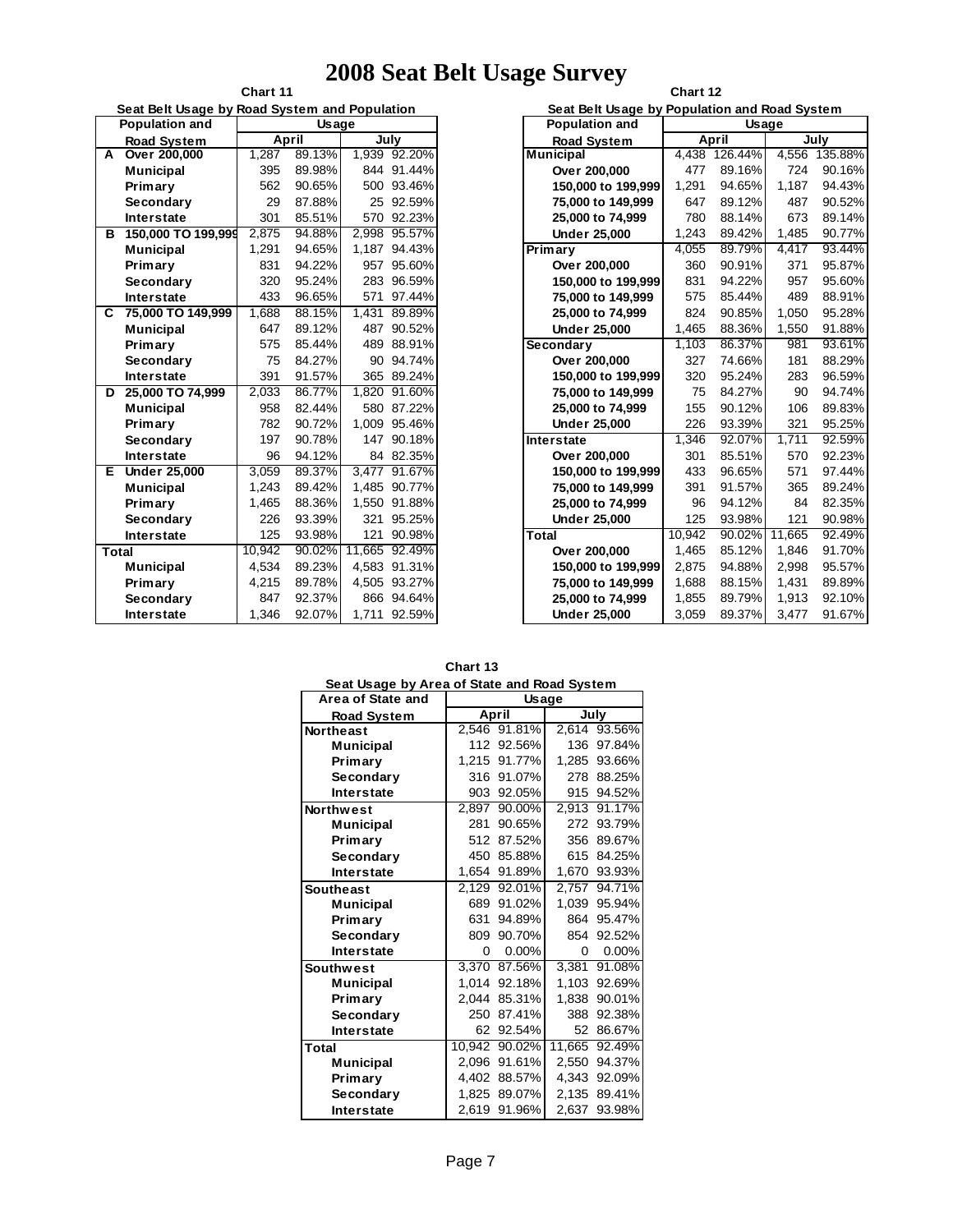| Seat Belt Usage by Day of Week and Road System |              |            |        |              |  |  |
|------------------------------------------------|--------------|------------|--------|--------------|--|--|
| Day of Week and                                | <b>Usage</b> |            |        |              |  |  |
| <b>Road System</b>                             |              | April      | July   |              |  |  |
| <b>Sunday</b>                                  | 1.866        | 89.07%     | 1.853  | 90.13%       |  |  |
| Municipal                                      | 249          | 89.25%     | 227    | 90.08%       |  |  |
| Primary                                        | 1,429        | 88.76%     | 1,315  | 89.88%       |  |  |
| Secondary                                      | 157          | 90.75%     | 268    | 91.47%       |  |  |
| Interstate                                     | 31           | 93.94%     | 43     | 89.58%       |  |  |
| Monday                                         | 1.447        | 89.05%     | 1.423  | 92.04%       |  |  |
| <b>Municipal</b>                               | 522          | 93.38%     | 532    | 94.33%       |  |  |
| Primary                                        | 215          | 89.96%     | 307    | 93.03%       |  |  |
| Secondary                                      |              | 506 85.47% | 392    | 87.31%       |  |  |
| Interstate                                     | 204          | 86.81%     | 192    | 94.58%       |  |  |
| <b>Tuesday</b>                                 | 1,996        | 93.66%     | 2,257  | 93.50%       |  |  |
| <b>Municipal</b>                               | 495          | 94.11%     | 617    | 95.51%       |  |  |
| Primary                                        | 342          | 93.44%     | 304    | 95.00%       |  |  |
| Secondary                                      | 350          | 89.97%     | 602    | 89.05%       |  |  |
| <b>Interstate</b>                              | 809          | 95.18%     | 734    | 95.08%       |  |  |
| Wednesday                                      | 2.574        | 88.33%     | 2,864  | 92.78%       |  |  |
| <b>Municipal</b>                               | 346          | 87.59%     | 633    | 93.50%       |  |  |
| Primary                                        | 1,231        | 85.19%     | 1,084  | 91.40%       |  |  |
| Secondary                                      | 534          | 92.71%     | 537    | 92.43%       |  |  |
| Interstate                                     | 463          | 92.97%     | 610    | 94.87%       |  |  |
| <b>Thursday</b>                                | 514          | 92.45%     | 591    | 94.26%       |  |  |
| <b>Municipal</b>                               | 0            | 0.00%      | 0      | 0.00%        |  |  |
| Primary                                        | 301          | 90.94%     | 312    | 94.55%       |  |  |
| Secondary                                      | 0            | 0.00%      | 0      | 0.00%        |  |  |
| <b>Interstate</b>                              | 213          | 94.67%     | 279    | 93.94%       |  |  |
| Friday                                         | 890          | 91.10%     | 929    | 94.99%       |  |  |
| <b>Municipal</b>                               | 392          | 91.16%     | 427    | 96.39%       |  |  |
| Primary                                        | 209          | 91.67%     | 259    | 94.53%       |  |  |
| Secondary                                      | 20           | ######     | 6      | ######       |  |  |
| <b>Interstate</b>                              | 269          | 89.97%     | 237    | 92.94%       |  |  |
| <b>Saturday</b>                                | 1,655        | 89.12%     | 1.748  | 91.81%       |  |  |
| <b>Municipal</b>                               | 92           | 92.93%     | 114    | 95.00%       |  |  |
| Primary                                        | 675          | 89.88%     | 762    | 93.73%       |  |  |
| Secondary                                      | 258          | 86.29%     | 330    | 86.16%       |  |  |
| <b>Interstate</b>                              | 630          | 88.98%     | 542    | 92.18%       |  |  |
| Total                                          | 10,942       | 90.02%     | 11,665 | 92.49%       |  |  |
| <b>Municipal</b>                               | 2,096        | 91.61%     |        | 2,550 94.37% |  |  |
| Primary                                        | 4,402        | 88.57%     | 4,343  | 92.09%       |  |  |
| Secondary                                      | 1,825        | 89.07%     | 2,135  | 89.41%       |  |  |
| Interstate                                     | 2,619        | 91.96%     | 2,637  | 93.98%       |  |  |

**Chart 14**

| Ð                                         | Chart 15                                       |                  |            |                      |  |  |
|-------------------------------------------|------------------------------------------------|------------------|------------|----------------------|--|--|
|                                           | Seat Belt Usage by Time of Day and Road System |                  |            |                      |  |  |
| Time of Day and                           |                                                | Usage            |            |                      |  |  |
| <b>Road System</b><br>7 a.m. to 7:59 a.m. | 1,030                                          | April<br>88.79%  |            | July<br>1,280 92.55% |  |  |
| <b>Municipal</b>                          | 146                                            | 86.39%           | 251        | 89.96%               |  |  |
| Primary                                   | 700                                            | 89.86%           | 865        | 94.23%               |  |  |
| Secondary                                 | 8                                              | 100.00%          |            | 6 60.00%             |  |  |
| Interstate                                | 176                                            | 86.27%           |            | 158 89.77%           |  |  |
| 8 a.m. to 8:59 a.m.                       | 453                                            | 83.73%           | 474        | 87.13%               |  |  |
| <b>Municipal</b>                          | 100                                            | 94.34%           |            | 94 89.52%            |  |  |
| Primary                                   | 127                                            | 72.99%           |            | 184 82.51%           |  |  |
| Secondary                                 | 104                                            | 89.66%           | 100        | 95.24%               |  |  |
| Interstate                                | 122                                            | 84.14%           |            | 96 86.49%            |  |  |
| 9 a.m. to 9:59 a.m.                       | 1,230                                          | 91.86%           |            | 1,135 92.05%         |  |  |
| <b>Municipal</b>                          | 574                                            | 93.33%           | 655        | 92.91%               |  |  |
| Primary                                   | 201<br>59                                      | 94.81%<br>95.16% | 131        | 96.32%<br>56 88.89%  |  |  |
| Secondary<br>Interstate                   | 396                                            | 88.00%           |            | 293 89.06%           |  |  |
|                                           | 1,353                                          | 91.11%           | 1,292      | 94.31%               |  |  |
| 10 a.m. to 10:59 a.m.<br><b>Municipal</b> | 554                                            | 94.70%           | 428        | 94.69%               |  |  |
| Primary                                   | 799                                            | 88.78%           | 864        | 94.12%               |  |  |
| Secondary                                 | 0                                              | $0.00\%$         | 0          | 0.00%                |  |  |
| <b>Interstate</b>                         | 0                                              | $0.00\%$         | 0          | 0.00%                |  |  |
| 11 a.m. to 11:59 a.m.                     | 587                                            | 92.30%           | 745        | 91.30%               |  |  |
| <b>Municipal</b>                          | 0                                              | $0.00\%$         | 0          | $0.00\%$             |  |  |
| Primary                                   | 212                                            | 93.81%           | 347        | 96.12%               |  |  |
| Secondary                                 | 147                                            | 91.88%           |            | 199 81.56%           |  |  |
| Interstate                                | 228                                            | 91.20%           |            | 199 94.31%           |  |  |
| 12 p.m. to 12:59 p.m.                     | 691                                            | 82.95%           |            | 1,078 95.06%         |  |  |
| <b>Municipal</b>                          | 165                                            | 92.18%           |            | 307 98.40%           |  |  |
| Primary                                   | 220                                            | 91.67%           | 604        | 95.72%               |  |  |
| Secondary                                 | 8                                              | 88.89%           | 11         | 84.62%               |  |  |
| Interstate                                | 298<br>536                                     | 73.58%<br>86.04% | 623        | 156 87.64%<br>87.62% |  |  |
| 1 p.m. to 1:59 p.m<br><b>Municipal</b>    | 61                                             | 70.11%           | 25         | 58.14%               |  |  |
| Primary                                   | 248                                            | 90.51%           | 395        | 88.96%               |  |  |
| Secondary                                 | 0                                              | $0.00\%$         | 0          | 0.00%                |  |  |
| <b>Interstate</b>                         | 227                                            | 86.64%           | 203        | 90.63%               |  |  |
| 2 p.m. to 2:59 p.m                        | 1.211                                          | 90.98%           | 1.295      | 93.37%               |  |  |
| <b>Municipal</b>                          | 142                                            | 94.67%           |            | 152 93.83%           |  |  |
| Primary                                   | 500                                            | 90.42%           |            | 478 91.92%           |  |  |
| Secondary                                 | 312                                            | 92.04%           |            | 379 95.23%           |  |  |
| <b>Interstate</b>                         | 257                                            | 88.93%           | 286        | 93.16%               |  |  |
| 3 p.m. to 3:59 p.m                        | 366                                            | 94.09%           |            | 378 92.87%           |  |  |
| <b>Municipal</b>                          | 0                                              | 0.00%            | 0          | 0.00%                |  |  |
| Primary                                   | 192                                            | 91.87%           | 168<br>91  | 89.36%               |  |  |
| Secondary<br><b>Interstate</b>            | 63<br>111                                      | 98.44%<br>95.69% | 119        | 94.79%<br>96.75%     |  |  |
| 4 p.m. to 4:59 p.m                        | 1,474                                          | 89.88%           | 1,364      | 91.05%               |  |  |
| <b>Municipal</b>                          | 326                                            | 89.07%           |            | 206 91.56%           |  |  |
| Primary                                   | 385                                            | 88.71%           | 404        | 90.79%               |  |  |
| Secondary                                 | 420                                            | 91.70%           | 467        | 93.96%               |  |  |
| Interstate                                | 343                                            | 89.79%           | 287        | 86.71%               |  |  |
| 5 p.m. to 5:59 p.m                        | 490                                            | 94.23%           | 563        | 95.91%               |  |  |
| <b>Municipal</b>                          | 335                                            | 93.31%           | 347        | 94.55%               |  |  |
| Primary                                   | 67                                             | 94.37%           | 95         | 97.94%               |  |  |
| Secondary                                 | 88                                             | 97.78%           | 121        | 98.37%               |  |  |
| Interstate                                | 0                                              | $0.00\%$         | 0          | 0.00%                |  |  |
| 6 p.m. to 6:59 p.m.                       | 1,521                                          | 91.74%           | 1,438      | 93.26%               |  |  |
| <b>Municipal</b>                          | 125<br>744                                     | 83.89%<br>92.88% | 110<br>759 | 92.44%<br>94.52%     |  |  |
| Primary<br>Secondary                      | 485                                            | 90.32%           | 361        | 88.70%               |  |  |
| Interstate                                | 167                                            | 97.66%           | 208        | 97.65%               |  |  |
| <b>Total</b>                              | 10,942                                         | 90.02%           | 11,665     | 92.49%               |  |  |
| <b>Municipal</b>                          | 2,528                                          | 91.43%           | 2,575      | 92.99%               |  |  |
| Primary                                   | 4,395                                          | 90.19%           | 5,294      | 93.14%               |  |  |
| Secondary                                 | 1,694                                          | 91.92%           | 1,791      | 91.56%               |  |  |
| Interstate                                | 2,325                                          | 86.95%           | 2,005      | 91.01%               |  |  |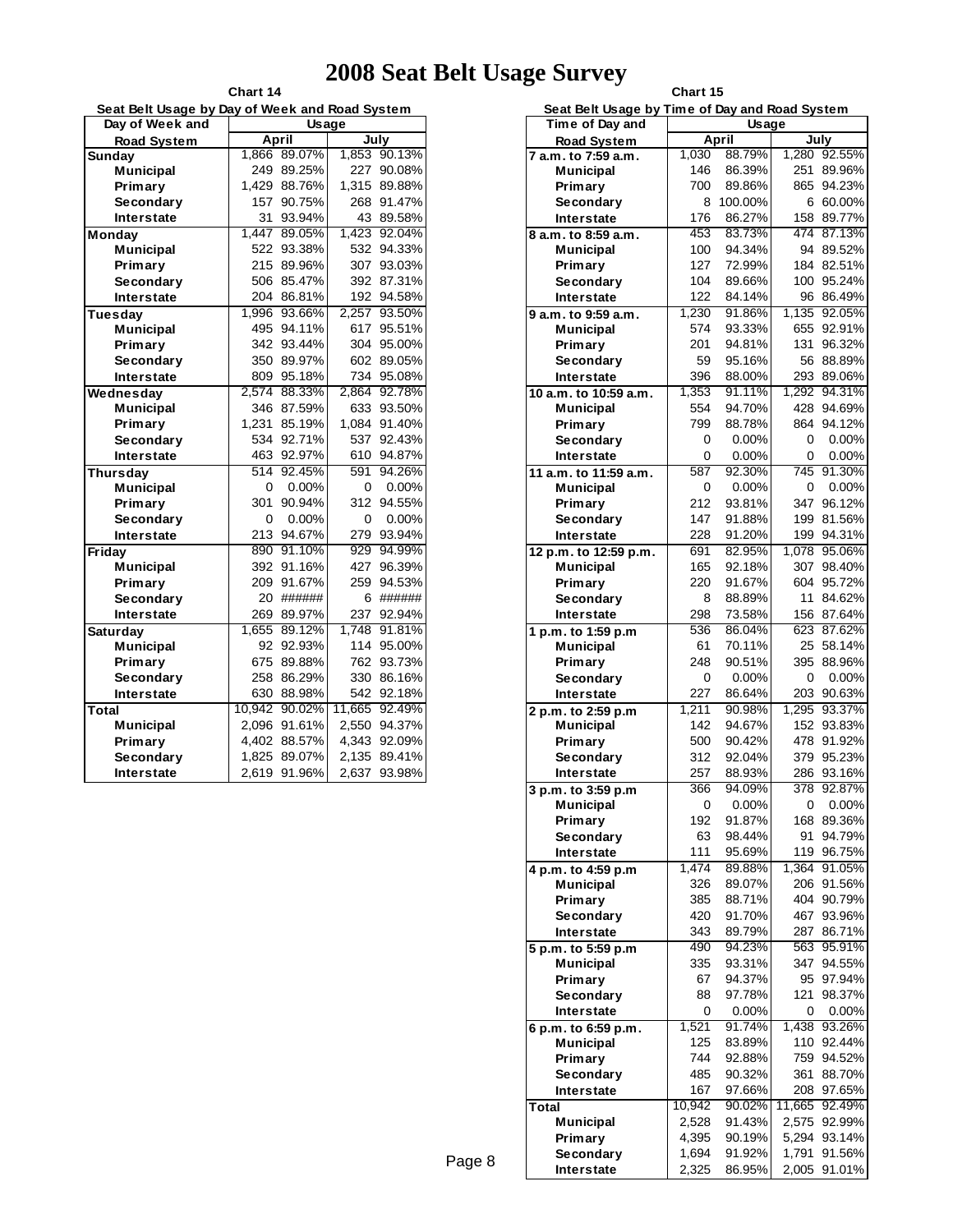**Chart 16 Site Selection by County**

| County             | Population Category |                | Area      | <b>Sites</b>   | County          | Population Category |   | Area      | <b>Sites</b>   |
|--------------------|---------------------|----------------|-----------|----------------|-----------------|---------------------|---|-----------|----------------|
| Adair              | 8,243               | E              | SW        |                | Jefferson       | 16,181              | E | <b>SE</b> |                |
| <b>Adams</b>       | 4.482               | E              | SW        |                | Johnson         | 111,006             | C | <b>SE</b> |                |
| Allamakee          | 14,675              | Ε              | <b>NE</b> |                | Jones           | 20,221              | E | <b>SE</b> |                |
| Appanoose          | 13,721              | E              | <b>SE</b> |                | Keokuk          | 11,400              | E | <b>SE</b> | 1              |
| Audubon            | 6,830               | Ε              | SW        |                | Kossuth         | 17,163              | E | <b>NW</b> |                |
| Benton             | 25,308              | E              | <b>NE</b> |                | Lee             | 38,052              | D | <b>SE</b> |                |
| <b>Black Hawk</b>  | 128,012             | B              | <b>NE</b> |                | Linn            | 191,701             | B | <b>NE</b> | 9              |
| Boone              | 26,224              | D              | <b>NW</b> |                | Louisa          | 12,183              | E | <b>SE</b> | 3              |
| Bremer             | 23,325              | B              | <b>NE</b> |                | Lucas           | 9,422               | E | <b>SE</b> |                |
| <b>Buchanan</b>    | 21,093              | Ε              | <b>NE</b> |                | Lyon            | 11,763              | E | <b>NW</b> |                |
| <b>Buena Vista</b> | 20,411              | E              | <b>NW</b> | 5              | Madison         | 14,019              | E | SW        |                |
| <b>Butler</b>      | 15,305              | Ε              | <b>NE</b> | 5              | Mahaska         | 22,335              | E | <b>SE</b> |                |
| Calhoun            | 11,115              | E              | <b>NW</b> |                | <b>Marion</b>   | 32,052              | D | <b>SE</b> |                |
| Carroll            | 21,421              | E              | <b>NE</b> |                | <b>Marshall</b> | 39,311              | D | <b>NE</b> |                |
| Cass               | 14,684              | E              | SW        |                | <b>Mills</b>    | 14,547              | E | SW        |                |
| Cedar              | 18,187              | E              | <b>SE</b> |                | Mitchell        | 10,874              | E | <b>NE</b> |                |
| Cerro Gordo        | 46,447              | D              | <b>NE</b> |                | Monona          | 10,020              | E | <b>NW</b> |                |
| Cherokee           | 13,035              | Ε              | <b>NW</b> |                | Monroe          | 8,016               | E | <b>SE</b> |                |
| Chickasaw          | 13,095              | E              | <b>NE</b> |                | Montgomery      | 11,771              | E | SW        |                |
| Clarke             | 9,133               | E              | SW        | $\overline{2}$ | Muscatine       | 41,722              | E | <b>SE</b> |                |
| Clay               | 17,372              | E              | <b>NW</b> | $\overline{7}$ | O'Brien         | 15,102              | E | <b>NW</b> |                |
| Clayton            | 18,678              | E              | <b>NE</b> |                | Osceola         | 7,003               | E | <b>NW</b> |                |
| Clinton            | 50,149              | D              | <b>SE</b> |                | Page            | 16,976              | E | SW        |                |
| Crawford           | 16,942              | E              | <b>NW</b> |                | Palo Alto       | 10,147              | E | <b>NW</b> |                |
| <b>Dallas</b>      | 40,750              | Α              | SW        | $\overline{2}$ | <b>Plymouth</b> | 24,849              | E | <b>NW</b> |                |
| <b>Davis</b>       | 8,541               | E              | <b>SE</b> |                | Pocahontas      | 8,662               | E | <b>NW</b> |                |
| Decatur            | 8,689               | E              | SW        | 6              | Polk            | 374,601             | Α | SW        | 9              |
| De law are         | 18,404              | E              | <b>NE</b> |                | Pottaw attami   | 87,704              | C | SW        | 12             |
| Des Moines         | 42,351              | D              | <b>SE</b> |                | Poweshiek       | 18,815              | E | <b>SE</b> |                |
| <b>Dickinson</b>   | 16,424              | E              | <b>NW</b> |                | Ringgold        | 5,469               | E | SW        |                |
| <b>Dubuque</b>     | 89,143              | C              | <b>NE</b> |                | Sac             | 11,529              | E | <b>NW</b> |                |
| Emmet              | 11,027              | E              | <b>NW</b> |                | <b>Scott</b>    | 158,668             | B | <b>SE</b> | 8              |
| Fayette            | 22,008              | D              | <b>NE</b> |                | Shelby          | 13,173              | E | SW        |                |
| Floyd              | 16.900              | E              | <b>NE</b> |                | Sioux           | 31,589              | D | <b>NW</b> |                |
| Franklin           | 10,704              | E              | <b>NE</b> | 6              | Story           | 79,981              | D | <b>NW</b> | 12             |
| Fremont            | 8,010               | E              | SW        |                | Tama            | 18,103              | E | <b>NE</b> |                |
| Greene             | 10,366              | E              | <b>NW</b> |                | Taylor          | 6,958               | E | SW        |                |
| Grundy             | 12,369              | E              | <b>NE</b> |                | Union           | 12,309              | E | SW        |                |
| Guthrie            | 11,353              | $\overline{E}$ | <b>NW</b> |                | Van Buren       | 7,809               | Ē | <b>SE</b> |                |
| <b>Ham ilton</b>   | 16,438              | E              | <b>NW</b> |                | Wapello         | 36,051              | D | <b>SE</b> | $\overline{7}$ |
| Hancock            | 12,100              | E              | <b>NW</b> |                | Warren          | 40,671              | A | SW        | $\overline{2}$ |
| <b>Hardin</b>      | 18,812              | Ε              | <b>NE</b> |                | Washington      | 20,670              | E | <b>SE</b> | 4              |
| Harrison           | 15,666              | E              | SW        |                | Wayne           | 6,730               | E | <b>SE</b> |                |
| Henry              | 20,336              | E              | <b>SE</b> |                | Webster         | 40,235              | D | <b>NW</b> |                |
| Howard             | 9,932               | E              | <b>NE</b> |                | Winnebago       | 11,723              | E | <b>NW</b> |                |
| <b>Hum boldt</b>   | 10,381              | E              | <b>NW</b> |                | Winneshiek      | 21,310              | E | <b>NE</b> |                |
| Ida                | 7,837               | E              | <b>NW</b> |                | Woodbury        | 103,877             | C | <b>NW</b> |                |
| low a              | 15,671              | E              | <b>SE</b> |                | Worth           | 7,909               | E | <b>NE</b> |                |
| Jackson            | 20,296              | E              | <b>NE</b> |                | Wright          | 14,334              | E | <b>NW</b> |                |
| Jasper             | 37,213              | D              | <b>SE</b> |                | <b>Totals</b>   | 2,926,324           |   |           | 100            |

**NOTE: Population data based on the 2000 Census**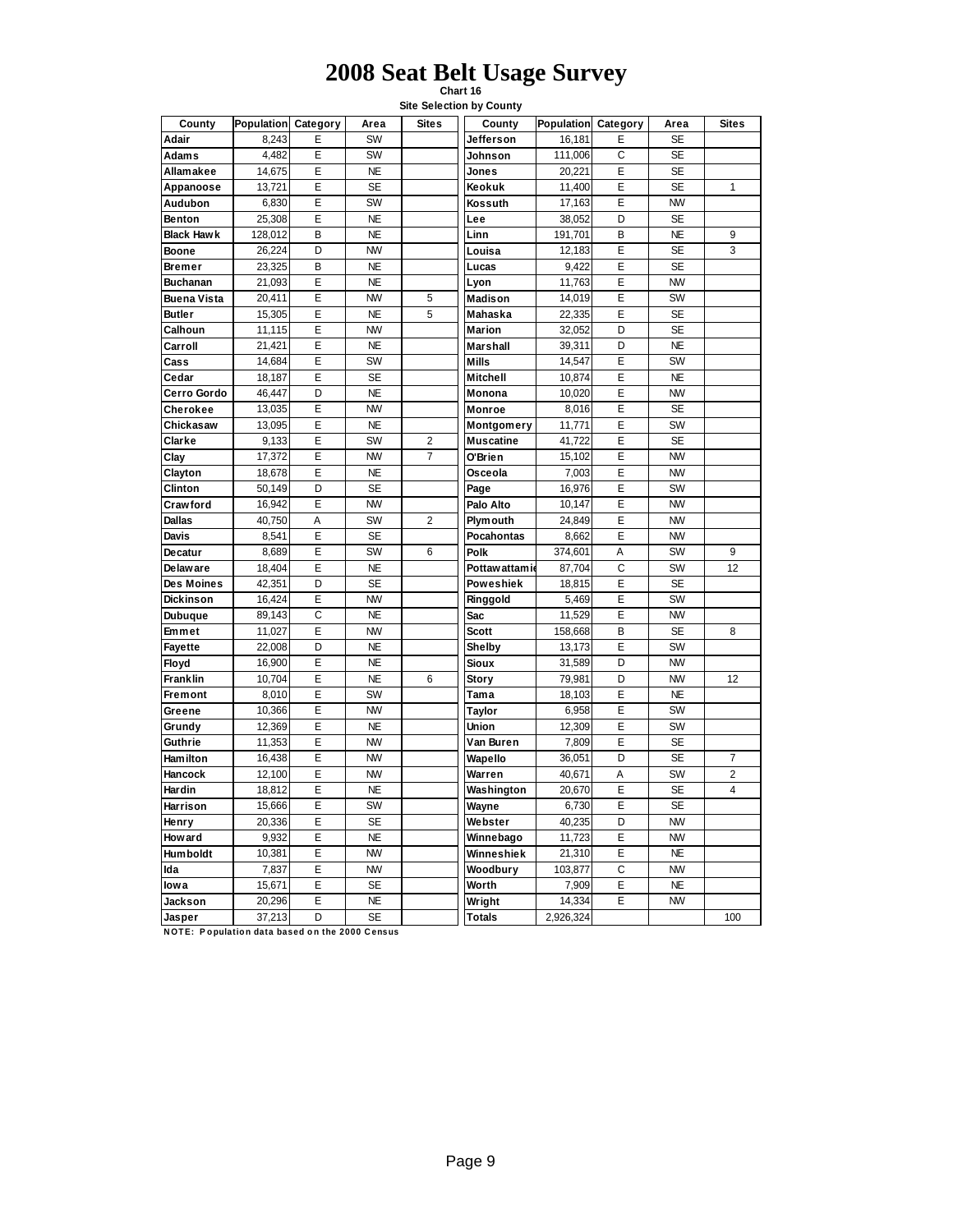#### **Chart 17 2008 Seat Belt Usage Survey**

**Site Selection by Area of State**

| <b>Area of State</b>                        | <b>Northeast</b> | Southeast       | <b>Northwest</b> | Southwest | <b>Totals</b> |
|---------------------------------------------|------------------|-----------------|------------------|-----------|---------------|
| <b>Number of Selected Sites</b>             | 20 <sub>1</sub>  | 23              | 24 <sub>1</sub>  | 33        | 100           |
| <b>INumber of Possible Counties</b>         | 25 <sub>1</sub>  | 25 <sub>l</sub> | 29 l             | 20        | 99            |
| <b>Number of Selected Counties</b>          |                  |                 |                  |           | 17            |
| Percentage of Counties Selected             | $12.00\%$        | 16.00%          | $10.34\%$        | 30.00%    | 17.17%        |
| <b>Total Population in Area</b>             | 835.135          | 777.502         | 599.002          | 714.685   | 2.926.324.00  |
| <b>Percentage of Total State Population</b> | 28.54%           | 26.57%          | 20.47%           | 24.42%    | 100.00%       |

**Chart 18**

| Site Selection by Population Category  |                     |                         |                            |                           |                   |                 |  |  |  |
|----------------------------------------|---------------------|-------------------------|----------------------------|---------------------------|-------------------|-----------------|--|--|--|
| <b>Area of State</b>                   | A - Over<br>200.000 | B-150.000<br>to 200,000 | $C - 75.000$<br>to 150,000 | $D - 25.000$<br>to 75,000 | E-Under<br>25.000 | Total           |  |  |  |
| Number of Selected Sites               | 13                  |                         |                            | 19 <sub>1</sub>           | 39                | 61              |  |  |  |
| Number of Possible Counties            |                     |                         |                            | 13.                       | 75                | 24 <sup>1</sup> |  |  |  |
| Number of Selected Counties            |                     |                         |                            |                           |                   | 17              |  |  |  |
| <b>Percentage of Counties Selected</b> | $3.00\%$            | 2.00%                   | 1.00%                      | 2.00%                     | $9.00\%$          | 17.00%          |  |  |  |
| <b>Total Population in Area</b>        | 456.022             | 501.706                 | 391.730                    | 521.663                   | 1.055.203         | 2,926,324.00    |  |  |  |
| Percentage of Total State Population   | 15.58%              | 17.14%                  | 13.39%                     | 17.83%                    | 36.06%            | 100.00%         |  |  |  |

**Chart 19 2007 Statewide Vehicle Miles of Travel**

| <b>Vehicle Miles</b>   | <b>Municipal</b> | <b>Rural</b> | <b>Total</b> | Percentage |
|------------------------|------------------|--------------|--------------|------------|
| <b>Statewide Total</b> | 12,804           | 18,675       | 31,479       | 100.00%    |
| <b>Municipal</b>       | 6,813            | <b>NA</b>    | 6,813        | 21.64%     |
| Primary                | 3.505            | 8.014        | 11.519       | 36.59%     |
| Secondary              | <b>NA</b>        | 5.444        | 5.444        | 17.29%     |
| <b>Interstate</b>      | 2,486            | 5.217        | 7,703        | 24.47%     |

**NOTE:** Vehicle miles of travel reported in 1,000,000 and provided by the lowa Dept. of Transportation's Office of Transportation Data & counts only cars, pickups, vans & SUVs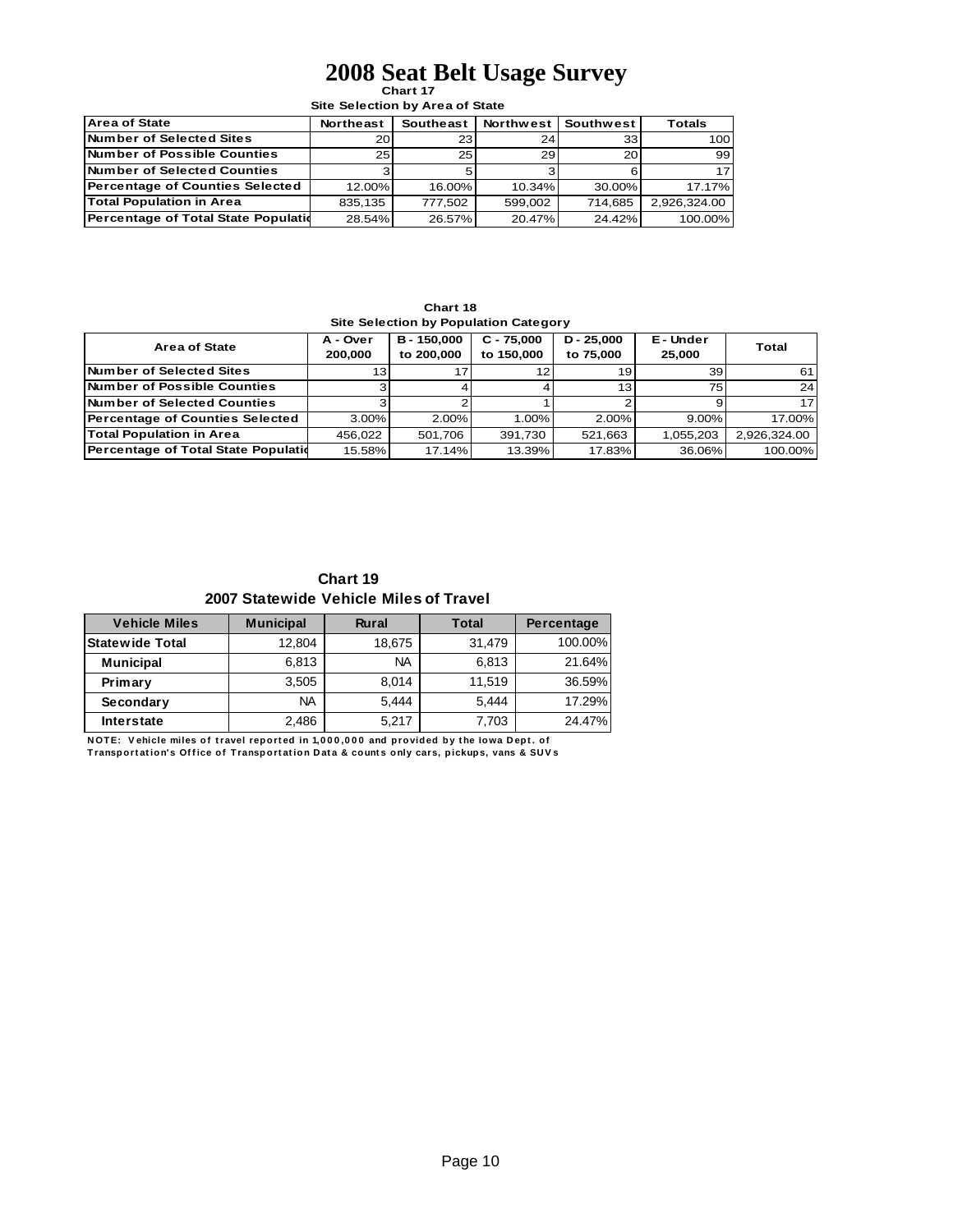# **Chart 20 2008 Seat Belt Usage Survey**

| VIIUI LEV |  |  |                             |  |  |  |  |  |
|-----------|--|--|-----------------------------|--|--|--|--|--|
|           |  |  | nril Saat Ralt Survay Sitae |  |  |  |  |  |

|                         |                                |                        |                   |                                         |                                             | <b>April Seat Belt Survey Sites</b> |            |                |            |               |
|-------------------------|--------------------------------|------------------------|-------------------|-----------------------------------------|---------------------------------------------|-------------------------------------|------------|----------------|------------|---------------|
| Νo                      | County                         | Area                   | Day               | Time                                    | Location                                    | City                                | Population | System         | Observed   | <b>Belted</b> |
| ำ                       | Polk                           | <b>SW</b>              | THỦ               | 6 PM                                    | Aurora @ Beaver                             | Des Moines                          | A          | м              | 170<br>74  | 147           |
| $\overline{\mathbf{c}}$ | Story                          | <b>NW</b><br><b>NW</b> | WED<br>SAT        | 8 AM<br><b>PM</b><br>4                  | 6th @ Grand<br>Duff Exit @ Hwy 30           | Ames                                | D<br>D     | М<br>P         | 224        | 65<br>202     |
| 3<br>4                  | Story<br>Story                 | <b>NW</b>              | <b>SUN</b>        | <b>PM</b><br>12                         | E23 @ Hwy 69                                | Ames                                | D          | S              | 45         | 42            |
| 5                       | Story                          | <b>NW</b>              | THU               | <b>PM</b><br>2                          | E63 @ Hwy 65                                |                                     | D          | s              | 9          | 8             |
| 6                       | Polk                           | SW                     | <b>MON</b>        | <b>PM</b><br>$\mathbf{1}$               | 7th & Grand                                 | Des M oines                         | Α          | М              | 405        | 298           |
| 7                       | Story                          | <b>NW</b>              | <b>SUN</b>        | 10<br>AM                                | Hwy 133 @ Hwy 30                            |                                     | D          | P              | 66         | 63            |
| 8                       | Dallas                         | SW                     | THU               | PM<br>12                                | Hwy 141 @ Hwy 210                           |                                     | Α          | Ρ              | 74         | 66            |
| 9                       | Polk                           | SW                     | <b>MON</b>        | 3<br>PM                                 | Hwy 160 @ Hwy 69                            | Ankeny                              | Α          | Ρ              | 250        | 228           |
| 10                      | Story                          | <b>NW</b>              | <b>MON</b>        | 5<br>PM                                 | Hwy 210 @ Hwy 65                            |                                     | D          | P              | 27         | 24            |
| 11                      | Story                          | <b>NW</b>              | <b>SUN</b>        | PM<br>6                                 | Hwy 210 @ Hwy 69                            |                                     | D          | P              | 71         | 66            |
| 12                      | Story                          | NW                     | TUE               | 6<br><b>PM</b>                          | Hwy 65 @ Hwy 30                             |                                     | D          | Ρ              | 74         | 68            |
| 13                      | Polk                           | SW                     | TUE               | 2<br><b>PM</b>                          | Hwy 945 @ Hwy 931                           |                                     | Α          | Р              | 17         | 17            |
| 14                      | Story                          | <b>NW</b>              | THU               | 8<br>AM                                 | I-35 Exit #123                              |                                     | D          |                | 34         | 31            |
| 15                      | Polk                           | SW                     | <b>SAT</b>        | <b>PM</b><br>6                          | I-35 Exit #92                               |                                     | Α          |                | 115        | 102           |
| 16                      | Polk                           | SW                     | WED               | PM<br>12                                | I-35 Rest Area                              |                                     | Α          |                | 43         | 33            |
| 17                      | Story                          | <b>NW</b>              | <b>SUN</b>        | 4<br>PM                                 | I-35 Rest Area                              |                                     | D          |                | 68         | 65<br>50      |
| 18<br>19                | Dallas<br>Polk                 | SW<br>SW               | THU<br><b>SUN</b> | 10<br>AM<br>$\overline{2}$<br><b>PM</b> | I-80 Exit # 110<br>I-80 Exit # 143          |                                     | Α<br>Α     | -1             | 56<br>138  | 116           |
| 20                      | Polk                           | SW                     | THU               | <b>PM</b><br>4                          | Indianola Ave @ SE 8th                      | Des Moines                          | Α          | М              | 91         | 82            |
| 21                      | Story                          | <b>NW</b>              | SAT               | 2<br>PM                                 | J Ave. @ 6th                                | Nevada                              | D          | м              | 50         | 45            |
| 22                      | Story                          | <b>NW</b>              | TUE               | 4<br><b>PM</b>                          | Main @ Clark                                | Ames                                | D          | M              | 166        | 135           |
| 23                      | Polk                           | SW                     | <b>SUN</b>        | 8<br>AM                                 | Meredith @ Merle Hay                        | Des Moines                          | А          | М              | 274        | 248           |
| 24                      | Clarke                         | SW                     | TUE               | 8<br>AM                                 | E Washington @ Main St                      | Osceola                             | Е          | M              | 56         | 55            |
| 25                      | Decat ur                       | SW                     | FRI               | 2<br>PM                                 | J 12 @ Hwy 69                               | Weldon                              | Е          | Ρ              | 33         | 31            |
| 26                      | Warren                         | SW                     | THU               | 12<br>PM                                | Hwy 28 @ Hwy 92                             | M artensdale                        | Α          | Ρ              | 55         | 49            |
| 27                      | Clarke                         | SW                     | <b>FRI</b>        | 8<br>AM                                 | Hwy 34 @ Hwy 69                             |                                     | Е          | P              | 348        | 292           |
| 28                      | Decat ur                       | SW                     | TUE               | AM<br>10                                | I-35 Exit #12                               |                                     | Е          | -1             | 62         | 59            |
| 29                      | Decatur                        | sw                     | FRI               | <b>PM</b><br>4                          | I-35 Exit #22                               |                                     | Е          |                | 32         | 28            |
| 30                      | Decat ur                       | SW                     | TUE               | 12<br>PM                                | J 20 @ R69                                  | Garden Grove                        | Е          | s              | 36         | 34            |
| 31                      | Decat ur                       | SW                     | THU               | 8<br>AM                                 | J 66 @ Hwy 69                               | Davis City                          | Е          | s              | 26         | 26            |
| 32                      | Warren                         | SW                     | THU               | 10<br>AM                                | R 57 @ Hwy 92                               |                                     | Α          | S              | 33         | 29            |
| 33                      | Decat ur                       | SW                     | <b>FRI</b>        | <b>PM</b><br>6                          | West Jct. Hwy 69 @ Hwy 2                    | Leon                                | Ε          | P              | 71         | 57            |
| 34                      | Pottawattamie                  | SW                     | SUN               | <b>PM</b><br>5                          | 9th Ave. @ S 16th                           | Council Bluffs                      | C          | M              | 276        | 251           |
| 35                      | Pottawattamie                  | SW                     | TUE               | <b>PM</b><br>5                          | A Ave & 25th St                             | Council Bluffs                      | C          | М              | 450        | 396           |
| 36                      | Pottawattamie                  | SW                     | <b>TUE</b>        | 3<br><b>PM</b>                          | Hwy 191 @ Hwy 83                            |                                     | C          | P              | 124        | 105           |
| 37                      | Pottawattamie                  | SW                     | WED               | PM<br>4                                 | Hwy 6 @ Hwy 191                             |                                     | C          | P              | 204        | 176           |
| 38                      | Pottawattamie                  | SW                     | WED               | 8<br>AM                                 | Hwy 6 @ Hwy 59                              |                                     | C          | Ρ              | 94         | 80            |
| 39                      | Pottawattamie                  | SW                     | <b>SUN</b>        | 3<br><b>PM</b>                          | Hwy 83 @ Hwy 59                             |                                     | C          | Ρ              | 106        | 92            |
| 40                      | Pottawattamie                  | SW                     | WED               | 2<br><b>PM</b>                          | Hwy 92 @ Hwy 59                             |                                     | С          | P              | 145        | 122           |
| 41                      | Pottawattamie                  | SW                     | WED               | <b>PM</b><br>6                          | I-29 Exit #47                               |                                     | С          | $\blacksquare$ | 153        | 141           |
| 42<br>43                | Pottawattamie                  | SW<br>SW               | WED<br>TUE        | PM<br>12<br>1 PM                        | $I-80$ Exit #40                             |                                     | C<br>C     | -1<br>-1       | 124<br>150 | 108           |
| 44                      | Pottawattamie<br>Pottawattamie | SW                     | WED               | 10 AM                                   | I-80 Rest Area<br>L 55 @ Hwy 6              |                                     | C          | s              | 54         | 142<br>44     |
| 45                      | Pottawattamie                  | SW                     | <b>SUN</b>        | 1 PM                                    | M 16 @ Hwy 92                               |                                     | C          | s              | 35         | 31            |
| 46                      | Buena Vista                    | <b>NW</b>              | FRI               | 10<br>AM                                | C 49 @ Hwy 71                               |                                     | Ε          | s              | 46         | 38            |
| 47                      | Buena Vista                    | <b>NW</b>              | <b>MON</b>        | 7<br>AM                                 | Hwy 110 @ Hwy 7                             |                                     | Е          | P              | 129        | 115           |
| 48                      | Buena Vista                    | <b>NW</b>              | <b>MON</b>        | 9<br>AM                                 | Hwy 7 @ Hwy 71                              |                                     | Е          | P              | 82         | 73            |
| 49                      | Buena Vista                    | <b>NW</b>              | <b>MON</b>        | 11<br>AM                                | Hwy 7 @ Hwy 71                              |                                     | Е          | P              | 109        | 97            |
| 50                      | Buena Vista                    | <b>NW</b>              | FRI               | 12<br>PM                                | Lake @ Third                                | Storm Lake                          | Е          | M              | 111        | 100           |
| 51                      | Clay                           | NW                     | FRI               | 1 PM                                    | 4th @ Grand                                 | Spencer                             | Е          | M              | 110        | 104           |
| 52                      | Clay                           | <b>NW</b>              | <b>FRI</b>        | 3 PM                                    | B 53 @ Hwy 71                               |                                     | Е          | s              | 20         | 20            |
| 53                      | Clay                           | <b>NW</b>              | <b>SAT</b>        | 1 PM                                    | Grand @ 18th                                | Spencer                             | Е          | м              | 365        | 345           |
| 54                      | Clay                           | <b>NW</b>              | SUN               | з<br>PM                                 | Hwy 10 @ Hwy 71                             |                                     | Е          | P              | 22         | 22            |
| 55                      | Clay                           | NW                     | SAT               | з<br><b>PM</b>                          | Hwy 18 @ Hwy 71                             |                                     | Е          | Ρ              | 114        | 106           |
| 56                      | Clay                           | <b>NW</b>              | <b>SAT</b>        | 5<br><b>PM</b>                          | B40 @ Hwy 71                                |                                     | Е          | Ρ              | 46         | 45            |
| 57                      | Clay                           | <b>NW</b>              | <b>FRI</b>        | 5<br>PM                                 | N 14 @ Hwy 18                               |                                     | Е          | S              | 33         | 31            |
| 58                      | Franklin                       | <b>NE</b>              | <b>SUN</b>        | <b>PM</b><br>12                         | 1st @ 1st Ave                               | Hampton                             | Е          | M              | 100        | 87            |
| 59                      | Franklin                       | NE                     | SAT               | $\overline{a}$<br><b>PM</b>             | C 25 @ Hwy 65                               |                                     | Ε          | S              | 8          | 8             |
| 60                      | <b>Butler</b>                  | <b>NE</b>              | <b>MON</b>        | <b>PM</b><br>5                          | C 55 @ Hwy 14                               |                                     | Ε          | S              | 3          | $\mathbf{1}$  |
| 61                      | Franklin                       | <b>NE</b>              | <b>MON</b>        | 3 PM                                    | S14 & Hwy 107                               |                                     | Ε          | P<br>P         | 20         | 20            |
| 62<br>63                | <b>Butler</b>                  | <b>NE</b><br><b>NE</b> | SAT<br>SAT        | 6<br><b>PM</b><br>5<br><b>PM</b>        | Hwy 14 @ Hwy 20                             |                                     | Ε<br>Е     | P              | 56<br>31   | 47<br>30      |
| 64                      | Butler<br>Butler               | NE                     | SAT               | PM<br>4                                 | Hwy 14 @ Hwy 3<br>Hwy 188 @ Hwy 3           |                                     | Е          | Р              | 62         | 52            |
| 65                      | Franklin                       | <b>NE</b>              | <b>MON</b>        | <b>PM</b><br>1                          | Hwy 65 @ Hwy 3                              |                                     | Е          | Р              | 93         | 60            |
| 66                      | Franklin                       | <b>NE</b>              | <b>SUN</b>        | 10<br>AM                                | I-35 Exit #165                              |                                     | Е          |                | 34         | 33            |
| 67                      | Franklin                       | <b>NE</b>              | <b>SUN</b>        | 8<br>AM                                 | I-35 Exit #170                              |                                     | Е          |                | 5          | 5             |
| 68                      | Butler                         | <b>NE</b>              | SAT               | PM<br>з                                 | Main @ Railroad                             | Allison                             | Е          | М              | 87         | 61            |
|                         | 69 Linn                        | <b>NE</b>              | TUE               | 9<br>AM                                 | 8th Ave @ 2nd                               | Cedar Rapids                        | в          | м              | 288        | 269           |
| 70                      | Linn                           | <b>NE</b>              | <b>SAT</b>        | 11 AM                                   | E 34 @ Hwy 13                               |                                     | в          | S              | 116        | 111           |
| 71                      | Linn                           | <b>NE</b>              | SAT               | 9 AM                                    | E 70 @ Hwy 151                              |                                     | в          | s              | 44         | 42            |
| 72                      | Linn                           | NE                     | TUE               | 11<br>AM                                | First Ave @ 29th                            | Cedar Rapids                        | В          | м              | 167        | 159           |
| 73                      | Linn                           | <b>NE</b>              | <b>MON</b>        | 10<br>AM                                | Hwy 1 @ Hwy 30                              |                                     | в          | P              | 161        | 150           |
| 74                      | Linn                           | <b>NE</b>              | TUE               | 7<br>AM                                 | Hwy 13 @ Hwy 151                            |                                     | B          | P              | 289        | 272           |
| 75                      | Linn                           | <b>NE</b>              | <b>SAT</b>        | AM<br>$\overline{7}$                    | Hwy 30 @ Hwy 1                              |                                     | B          | P              | 105        | 95            |
| 76                      | Linn                           | <b>NE</b>              | <b>MON</b>        | 12 PM                                   | I-380 Mile Marker 13                        |                                     | B          | $\mathbf{I}$   | 128        | 120           |
| 77                      | Linn                           | <b>NE</b>              | <b>MON</b>        | 8<br>AM                                 | I-380 Mile Marker 25                        |                                     | B          | -1             | 90         | 88            |
| 78                      | Scott                          | <b>SE</b>              | WED               | 4<br>PM                                 | F 55 Exit @ Hwy 61                          |                                     | в          | Р              | 52         | 49            |
| 79                      | Scott                          | <b>SE</b>              | THU               | 4 PM                                    | Hwy 61 @ Hwy 22 Ramp                        |                                     | в          | P              | 77         | 70            |
| 80                      | Scott                          | <b>SE</b>              | WED               | $\overline{2}$<br>PM                    | I-280 Hwy 61 Exit                           |                                     | в<br>в     | $\blacksquare$ | 166        | 162           |
| 81<br>82                | Scott<br>Scott                 | <b>SE</b><br><b>SE</b> | THU<br>THU        | 2<br><b>PM</b><br>6<br><b>PM</b>        | I-80 Exit #284 (Y40)<br>Kimberly @ Harrison | Davenport                           | В          | -1<br>м        | 64<br>522  | 63<br>500     |
| 83                      | Scott                          | <b>SE</b>              | <b>SUN</b>        | 10<br>AM                                | Locust @ Brady                              | Davenport                           | В          | м              | 387        | 363           |
| 84                      | Scott                          | <b>SE</b>              | SUN               | PM<br>12                                | Long Grove Exit @ Hwy 61                    |                                     | В          | P              | 198        | 195           |
| 85                      | Scott                          | <b>SE</b>              | WED               | 6<br>PM                                 | Y 48 @ Hwy 61                               |                                     | В          | S              | 176        | 167           |
| 86                      | Washington                     | SE                     | <b>SUN</b>        | 4<br>PM                                 | East 7th @ North 4th                        | Washington                          | E          | м              | 161        | 136           |
| 87                      | Washington                     | <b>SE</b>              | THU               | <b>PM</b><br>6                          | G6W @ Hwy 92                                |                                     | Е          | s              | 38         | 38            |
| 88                      | Washington                     | <b>SE</b>              | <b>MON</b>        | $\overline{c}$<br><b>PM</b>             | Hwy 1 @ Hwy 92                              |                                     | Ε          | P              | 155        | 137           |
| 89                      | Washington                     | <b>SE</b>              | <b>MON</b>        | <b>PM</b><br>4                          | Hwy 218 Ramp @ Hwy 92                       |                                     | Е          | P              | 152        | 147           |
| 90                      | Louisa                         | <b>SE</b>              | <b>SUN</b>        | $\overline{\mathbf{c}}$<br>PM           | Hwy 92 @ Hwy 61                             |                                     | Е          | P              | 135        | 134           |
| 91                      | Louisa                         | <b>SE</b>              | <b>MON</b>        | 6<br><b>PM</b>                          | South 4th @ Washington                      | Wapello                             | Е          | м              | 74         | 58            |
| 92                      | Louisa                         | <b>SE</b>              | <b>SUN</b>        | 6<br><b>PM</b>                          | X 43 @ Hwy 92                               |                                     | Е          | s              | 32         | 30            |
| 93                      | Wapello                        | <b>SE</b>              | <b>MON</b>        | 5<br>PM                                 | Church @ Richmond                           | Ottumwa                             | D          | M              | 371        | 333           |
| 94                      | Wapello                        | SE                     | WED               | 11 AM                                   | East Jct Hwy 34 & Hwy 63                    |                                     | D          | Ρ              | 348        | 302           |
| 95                      | Wapello                        | <b>SE</b>              | <b>SAT</b>        | 8 AM                                    | Hwy 137@ Hwy 63                             |                                     | D          | Ρ              | 88         | 84            |
| 96                      | Keokuk                         | <b>SE</b>              | <b>MON</b>        | 1 PM                                    | Hwy 149 @ Hwy 23                            |                                     | D          | P              | 71         | 67            |
| 97                      | Wapello                        | <b>SE</b>              | WED               | 9<br>AM                                 | Hwy 16 @ Hwy 34                             |                                     | D          | P              | 117        | 108           |
| 98                      | Wapello                        | SE                     | <b>MON</b>        | з<br><b>PM</b>                          | T61@ Hwy 34                                 |                                     | D          | S              | 100        | 93            |
| 99                      | Wapello                        | SE                     | WED               | 7<br>AM                                 | V 37 (College St) @ Hwy 34 Agency           |                                     | D          | s              | 63         | 54            |
|                         | 100 Wapello                    | <b>SE</b>              | <b>SAT</b>        | 12 PM                                   | Wapello St @ Albia Rd                       | Ottumwa                             | Е          | м              | 326        | 297           |
|                         |                                |                        |                   |                                         |                                             |                                     |            |                | 12,155     | 10,942        |